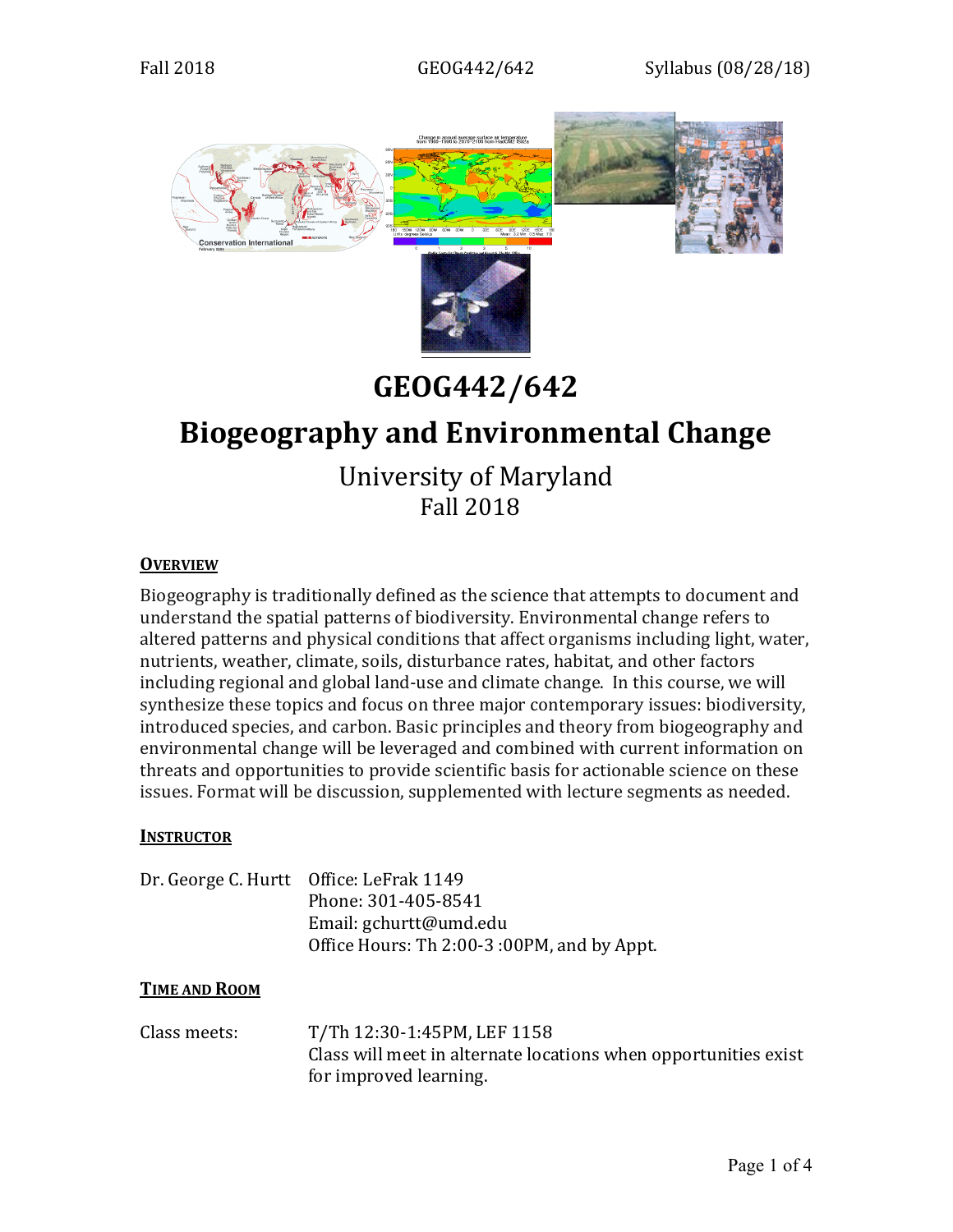## **PREREQUISITES**

- GEOG201, GEOG211, GEOG301
- Or permission of BSOS-Geography Department

#### **LEARNING OBJECTIVES**

- 1. Understand key concepts, approaches, and techniques in biogeography and environmental change. (knowledge)
- 2. Apply knowledge of biogeography and environmental change to contemporary issues. (application)
- 3. Identify, read, discuss, and synthesize relevant papers from the scientific literature and current events literature. (synthesis)
- 4. Characterize and evaluate issues, what is known, how well its known, and what issues remain for effective decision making. (evaluation)
- 5. Develop question driven project/paper and the effective communication of scientific information. (skills)

#### **READINGS**

- Scientific literature and articles on current events will be compiled and will be made available in class and/or via the UMD Electronic Learning Management System ELMS.
- Supplemental:
	- o Biogeography 4th Edition, M.V. Lomolino et al. editors, Sinauer.
	- o Foundations of Biogeography, M.V. Lomolino et al. editors, Chicago.

## **SCHEDULE**

- 1. Course introduction (What is biogeography? What is environmental change? How are these topics related? Why should we care?)
- 2. Biological diversity (How is biodiversity distributed? How is it changing? How does biological diversity influence environmental conditions and respond to environmental change?)
- 3. Biological invasions (What are the characteristics of invasive species? What are the consequences of invasions on ecosystems and ecosystem services? How do invasive species respond to environmental change?)
- 4. Carbon geography (Where are the sources, sinks, and stocks of carbon? What is the role of biodiversity for carbon? What are the opportunities and threats to carbon storage in the future?)
- 5. Synthesis (How are biological diversity, biological invasions, and carbon geography related and linked to environmental change? What are the joint threats and opportunities? How and how well are these issues understood, and what limits future decision making?)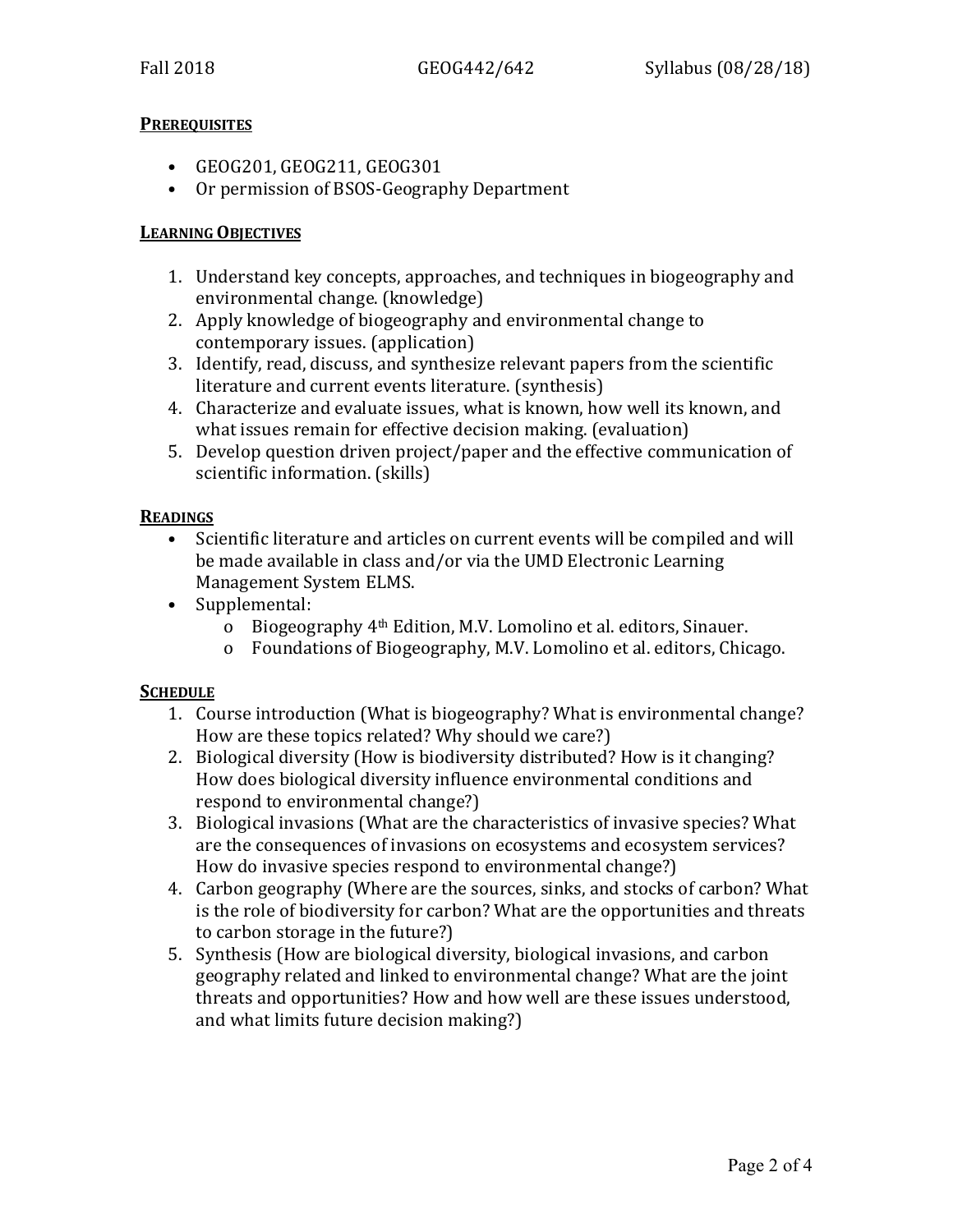## **GRADING**

| Your course grade will be determined as follows. |      |
|--------------------------------------------------|------|
| Participation:                                   | 20%  |
| Research Project:                                | 30%  |
| Exam $1:$                                        | 25%  |
| Exam $2:$                                        | 25%  |
|                                                  |      |
| Total:                                           | 100% |

#### **PARTICIPATION**

There is a shared responsibility for meeting the learning objectives of this course. Active participation by all participants is essential. Participation will be graded by attendance and active contribution to all discussions, assignments, class preparation leadership, and other activities. All participants will be expected to be the primary lead and secondary lead for one or more class discussions during the semester.

## **RESEARCH PROJECTS**

Students and/or student teams will identify and conduct a research project that addresses one or more important topics of biogeography and environmental change. Projects will be presented in the form of oral, PowerPoint, and poster presentations following AGU meeting guidelines. A written report on each project is also required. Additional details for the project will be given in class.

## **EXAMS**

Two exams will be given. Additional information on exams will be given in class.

## **GRADUATE STUDENTS (642)**

Graduate students taking 642 will be expected to produce additional material and efforts in several areas on which they will be graded accordingly. This includes leadership of class discussions, additional essay question(s) on the two exams, and increased expectations for research projects. Writing for research projects will be considered relevant for inclusion in GEOG graduate student portfolios.

#### **DISABILITY**

Students with disabilities are encouraged to contact the instructor and register with Disability Support Service in Shoemaker Hall. Arrangements will be made to accommodate students with disabilities.